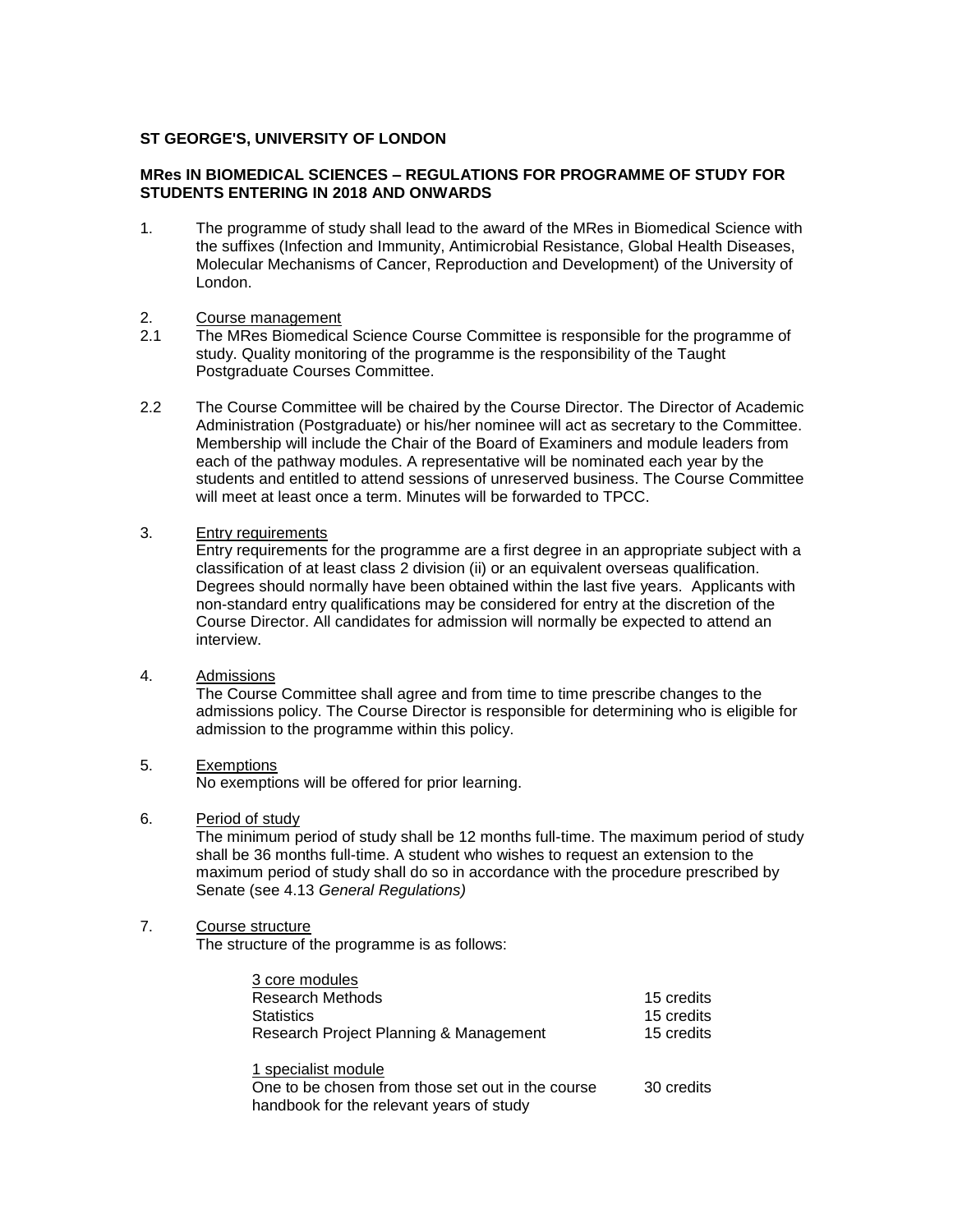Research project 105 credits

## 8. Assessment

8.1 The course assessment will be weighted as follows:

| taught module assessments | 41.3% |
|---------------------------|-------|
| project                   | 58.6% |

- 8.2 Course work assignments will be prescribed for taught modules. Submission deadlines will be specified in the course handbooks. Module co-ordinators shall prescribe the topics and guidelines for each assignment and communicate these to students.
- 8.3 A written examination will take place for the module in Statistics. It will be a one-hour unseen paper covering topics taught during the module.
- 8.4 The dissertation will be submitted by September. This will take the form of a 15,000- 25,000 word report on the research project conducted during the course.
- 8.5 An attendance requirement of 75% at taught sessions is specified.
- 9. The Course Committee shall agree, and from time to time make changes to, a scheme of assessment for the course.
- 10. Students are required to make a serious attempt at the assessments specified in 8 above. Course work must be submitted by the deadlines specified in the course handbook unless written permission for an extension is given. The Board of Examiners will determine at the end of the year whether a student's progress is sufficient to merit award of the degree.
- 11. Re-entry to assessments<br>11.1 Students are entitled to two
- Students are entitled to two attempts at each assessment.
- 11.2 Course work must normally be re-submitted within four weeks of receiving an initial fail mark. Marks for re-submitted course work are limited to bare pass (50%). Students are required to pass the each of the taught modules to complete the course. Students who persistently fail to submit course work by the deadlines specified may have their registration terminated.
- 11.3 Students who fail the formal written examination in Statistics at first attempt will be able to re-sit on one occasion. Marks for re-sit examinations will be limited to bare pass (50%).
- 11.4 Students who fail the dissertation at first attempt will be permitted to re-submit the dissertation on one occasion at a date determined by the Board of Examiners. Marks for the re-submission of the research project will be limited to the bare pass (50%). Students who fail the dissertation at second attempt will fail the degree, irrespective of marks gained in other assessments but may be awarded a Certificate at the Examiners' discretion.
- 12. Award
- 12.1 Candidates for the award of the degree must:

obtain a pass mark in each of the taught modules pass the dissertation complete the attendance requirement satisfactorily